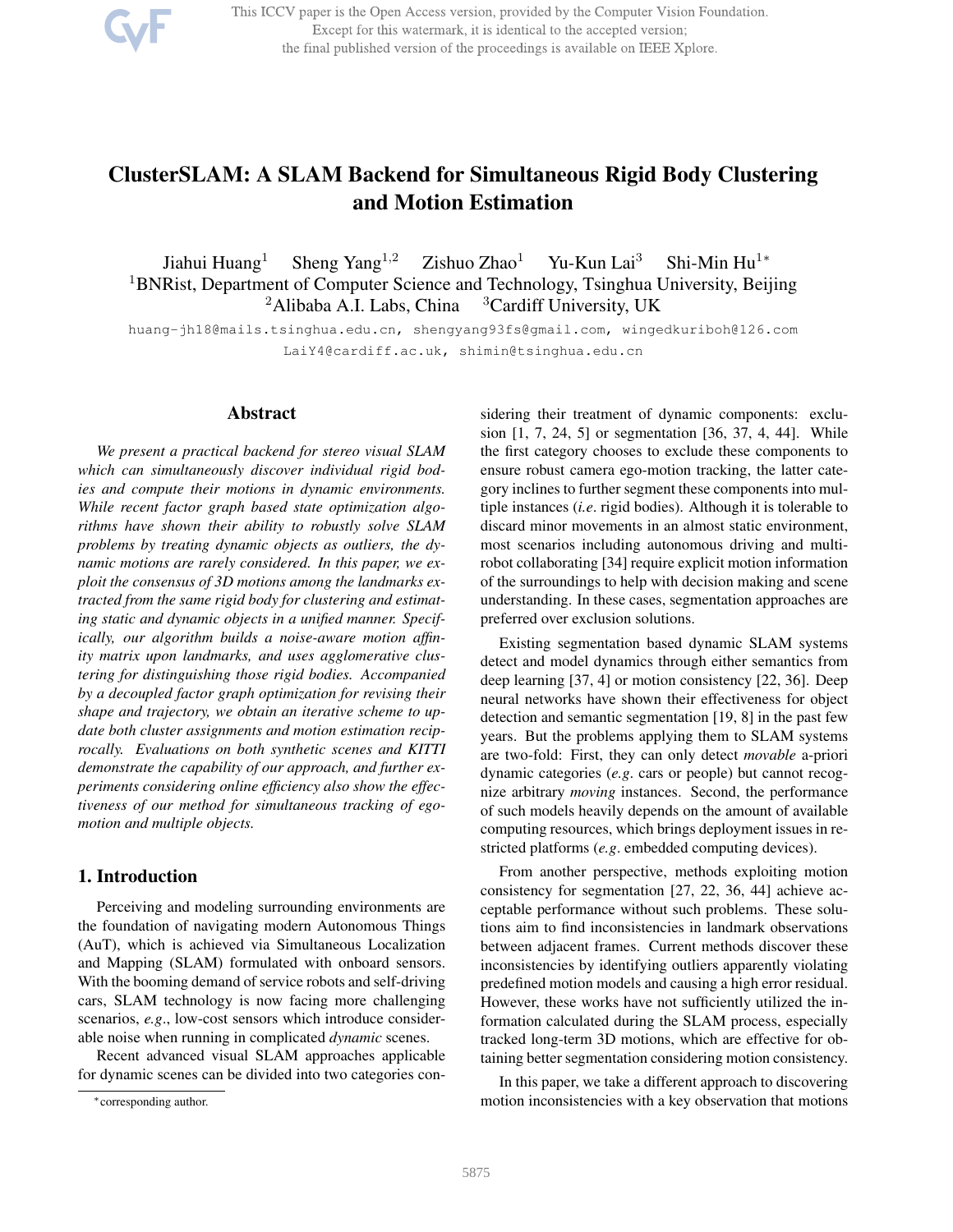of the dynamic components in a scene are the essence of landmark drifting, and thus propose to cluster their motions according to the rigidity throughout the time for deducing underlying rigid bodies simultaneously with the maximuma-posteriori (MAP) estimation in the *backend*. Compared to the frontend, SLAM backend provides the convenience of globally discovering and processing long-term scene characteristics, facilitating the fusion of history information and hence having the potential of providing more accurate motion segmentation results.

In summary, we revisit the potential of a SLAM backend, and propose an approach which can distinguish individual rigid bodies through their locally consistent and globally inconsistent 3D motions. The proposed backend for stereo cameras, namely ClusterSLAM (Alg. 1), iteratively consists of two sub-modules for simultaneously handling cluster assignments and motion property estimation. The main advantages of our proposed algorithm are:

(1) In contrast to recent SLAM backends, our algorithm *clusters* rather than excludes dynamic landmarks in the scene, and further estimates their motions.

(2) Measurement uncertainties of keypoints are taken into account in both clustering and estimation to improve the accuracy of cluster assignments and motion property estimation.

(3) We use chunks of input frames for consensus clustering and a decoupled factor graph optimization procedure to maintain the overall system efficiency.

# 2. Related Work

Visual SLAM in dynamic environment. As introduced in the previous section, exclusion and segmentation approaches are two main techniques for visual SLAM. Many exclusion solutions [2, 24] utilize externally computed information such as optical flow to prune outlier observations in order to achieve more accurate ego-motion estimation, while others [1, 7, 30] instead choose to add robust M-estimator into the MAP optimization framework to automatically down-weight noisy observations. Contrarily, segmentation methods like [26, 23, 12] use tracked sparse features to perform motion consistency analysis and motion segmentation; dense approaches taking RGBD input [36, 37, 4, 44] combine the registration residual of dense model alignment and the geometric features for enhanced segmentation and tracking. More techniques for dynamic SLAM are summarized in [38].

Multibody motion segmentation. Previous methods for motion segmentation are mainly based on subspace factorization techniques [9, 28], statistical modeling and sampling [15, 3, 45], epipolar/trilinear constraints [42, 41], object/scene flow [27, 2, 20, 43], energy minimization [47, 23, 21], and deep learning based instance-level detection [19, 12, 4, 14] (*i.e*. tracking-by-detection). Our strategy

for segmenting multiple instances is different from previous approaches: Instead, we found that after the noise-aware refinement of the 3D trajectories of landmarks, the consistency of motion can be extracted and grouped in an *unsupervised* way to present landmark-wise associations, thus deducing their underlying rigid bodies. Furthermore, such detection may reciprocally contribute to a finer estimation of the landmark trajectories. This strategy is not sufficiently exploited in recent segmentation modules.

Clustering approaches. We refer readers to a recent review [46] on clustering approaches, which divides cluster algorithms into several categories. Since it is difficult to find an effective way of representing a *single* dynamic landmark by a feature vector, most approaches except those hierarchy based are not directly applicable to the motion clustering problem. Based on the property of relative stationarity between landmarks, our clustering approach calculates *pairwise* motion inconsistency to form a motion distance matrix, and utilizes a bottom-up hierarchy-based algorithm [17, 39] to achieve the clustering in  $O(n^2 \log n)$  time. We will also show in Sec. 4.4-B that the chosen clustering method is superior to alternative methods.

# 3. ClusterSLAM

As a SLAM backend illustrated in Alg. 1, the goal of our approach is to obtain the position and the cluster assignment of these landmarks, as well as the motion of each cluster. We use two major modules (clustering and SLAM) in an iterative scheme to solve for and refine these variables simultaneously.

In the clustering module (Sec. 3.1), we establish a motion distance matrix (Sec. 3.1.1) to describe the inconsistency of motions of these landmarks pairwisely, and choose a hierarchical agglomerative clustering approach (Sec. 3.1.2) to merge them into clusters. Considering the computational complexity of such a matrix in long sequences, we partition input frames into short-term chunks and use a consensus clustering (Sec. 3.1.3) to conclude the long-term assignment of a landmark.

In the SLAM module (Sec. 3.2), we aim at solving the position of these landmarks simultaneously with the movement of these clusters. We first use a noise-aware point cloud registration and integration approach to initiate its shape (Sec. 3.2.1) for optimization, and then refine these positions and motions through a decoupled factor graph optimization method (Sec. 3.2.2), so that the previous motion distance matrix can be updated to continue the iteration.

As the basis of our algorithm, the stereo keypoint corresponding to the *i*-th landmark at frame  $t$  ( $i, t \in \mathbb{N}^*$ ) is denoted as  $\mathbf{x}_t^i = (u_L, v_L, u_R)$  where  $(u_L, v_L)$  are the coordinates on the left image and  $u_R$  is the horizontal coordinate in the right image.  $\mathbf{X}_t^{\times,i} \in \mathbb{R}^3$  and  $\Sigma_t^{\times,i} \in \mathbb{R}^{3 \times 3}$  respectively represent the local 3D coordinates and uncertainty of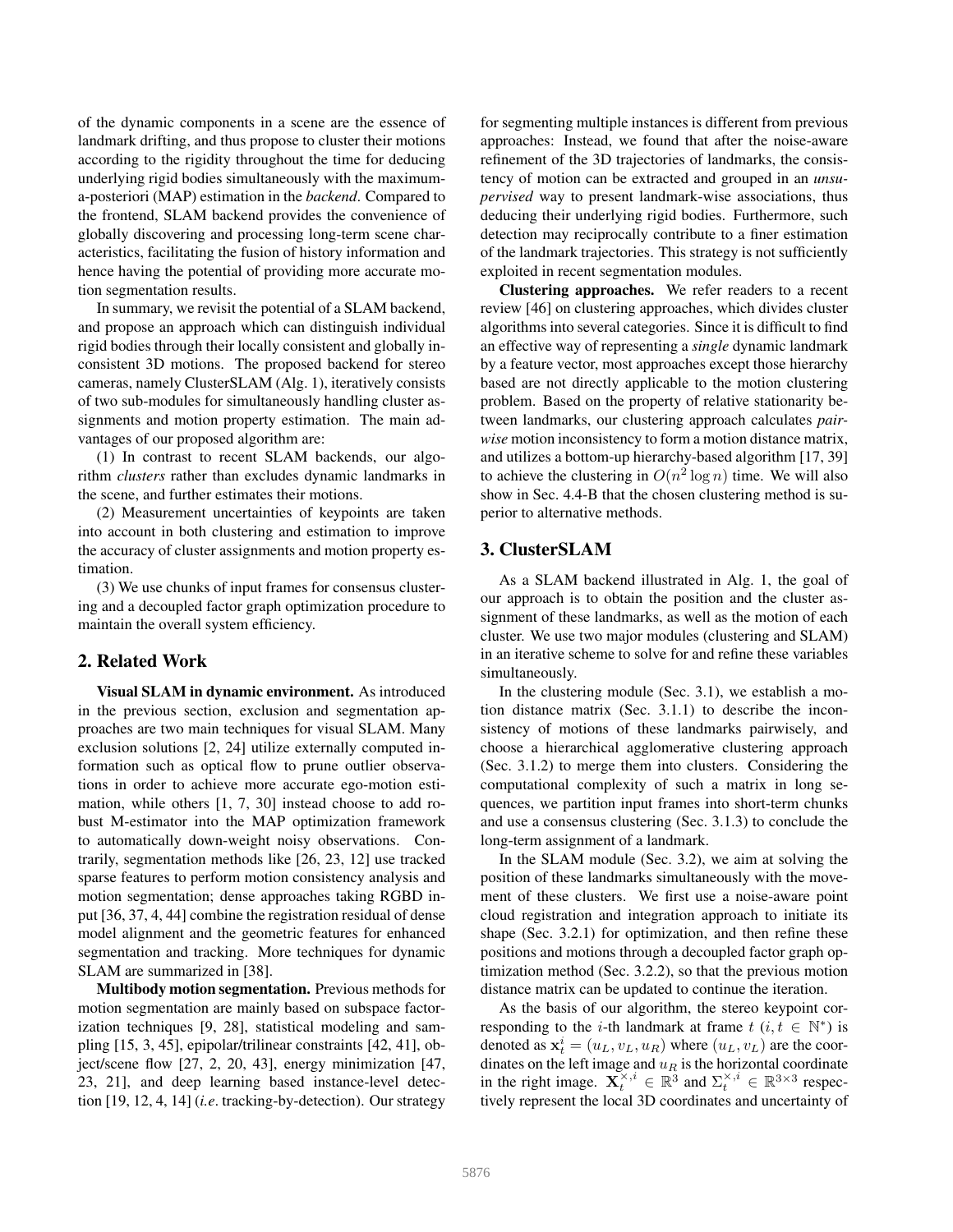the *i*-th landmark within the coordinate system  $\times$  at frame *t*. The back-projection function  $f: \mathbf{x}_t^i \rightarrow \mathbf{X}_t^{\mathbf{c},i}$  w.r.t. the stereo camera model projects the observation into the camera local coordinate system c. In order to consider the pixel errors of these keypoint extraction methods [30, 11], we introduce the stereo noise model [18], where the extraction error of  $\mathbf{x}_t^i$  reflected on  $\mathbf{X}_t^{\mathbf{c},i}$  can be calculated as  $\Sigma_t^{\mathbf{c},i} = \mathbf{J}_f \Sigma_t^i \mathbf{J}_f^\top$ , where  $J_f$  is the Jacobian matrix of the back-projection function f, and  $\Sigma_t^i$  is the covariance of  $\mathbf{x}_t^i$  assigned w.r.t. the keypoint extraction error in its image coordinates. For transformations and poses, we define  $\mathbf{P}_t^{\mathbf{q}} \in \text{SE}(3)$  for the pose of cluster  $\mathbf{q}$  ( $\mathbf{q} \in \mathbb{N}^*$ ) at frame t and  $\mathbf{P}_t^{\mathbf{c}}$  for the pose of the stereo camera. We assign all static landmarks to a single static cluster with  $\mathbf{q} = \mathbf{0}$ , hence  $\forall t, \mathbf{P}_t^0 \equiv \mathbf{I}$ . For simplicity of subsequent equations, we denote relative transformation as  $\mathbf{T}_t^{\mathbf{ab}} = (\mathbf{P}_t^{\mathbf{a}})' \cdot \mathbf{P}_t^{\mathbf{b}}$  (P' being the inverse of P) for coordinate transformations and  $\mathbf{R} \in SO(3)$  the rotation part of T. For details of how the frontend generates correspondences between landmarks (*i.e*. tracklets of feature points, the input of Alg. 1) on the input frames, we refer readers to Sec. 4.1 for our implementation details w.r.t. the evaluation datasets.

## 3.1. Clustering Landmarks

## 3.1.1 Motion Distance Matrix

Distance calculation. Our clustering approach for these extracted landmarks is based on the fact that any pair of landmarks located on the same rigid body, even with noisy measurements, should durably stay constant. Hence, we examine the property between landmarks by building a motion inconsistency matrix **D**, with each element  $d^{ij} \in$  **D** depicting the inconsistency between the motions of two landmarks  $i$  and  $j$ , calculated with the following equation:

$$
d^{ij} = \frac{1}{2} \arg \left( \left\| l_t^{ij} - l_*^{ij} \right\|_{\sigma_t^{ij}}^2 + \log \sigma_t^{ij} \right) + \alpha \max_t y_t^{ij},
$$
  

$$
l_*^{ij} \triangleq \sum_t \left( \frac{1}{\sigma_t^{ij}} \cdot l_t^{ij} \right) / \sum_t \frac{1}{\sigma_t^{ij}}, \quad y_t^{ij} = \left\| \mathbf{x}_t^i - \mathbf{x}_t^j \right\|_{\Sigma_t^{ij}}^2
$$
  
(1)

where  $\|\mathbf{x}\|_{\Sigma}^2 \triangleq \mathbf{x}^{\top} \Sigma^{-1} \mathbf{x}$  is the squared Mahalanobis distance with a covariance matrix  $\Sigma$ . We use those frames t where both landmarks i and j are observed to calculate their distance. The first term is the 3D geometric distance term, which depicts the consistency of pairwise 3D spatial distance  $l_t^{ij} \in \mathbb{R}$  from the frame t w.r.t. their maximumlikelihood  $l_{*}^{ij}$ . This term is obtained through the form of negative log-likelihood, and we kindly refer readers to our supplementary material for the derivation.

Generally, the vector form  $\mathbf{l}_t^{\times, ij} = \mathbf{X}_t^{\times, i} - \mathbf{X}_t^{\times, j} \in \mathbb{R}^3$ instead of the scalar form  $l_t^{ij}$  would provide more accurate uncertainty estimation as  $\sum_{t}^{x,i} + \sum_{t}^{x,j}$  for depicting motion consistency ( $\times$  stands for any valid coordinate system), but its scalar form  $l_t^{ij} = ||\mathbf{l}_t^{\times,ij}||$  has the property of being invariant to local coordinate systems. Hence, we choose to Algorithm 1 ClusterSLAM

**Input:** The observation of landmarks  $\bigcup_{i,t} \mathbf{x}_t^i$  on different frames t.

**Output:** The cluster assignments  $\theta$  :  $i \rightarrow q$  ( $q = 0$  for the static cluster), the MAP relative position of 3D landmarks w.r.t. their cluster  $\bigcup_i \hat{\mathbf{X}}^{q,i}$ , the ego-motion of stereo camera  $\bigcup_t \mathbf{P}_t^c$ , and the trajectory of each cluster  $\bigcup_t \mathbf{P}_t^q$ .  $k \leftarrow 1$ ; repeat /\* Clustering module (Sec. 3.1). \*/ for all partitioned chunks  $m$  do Build motion distance matrix  $\mathbf{D}_m$  (Sec. 3.1.1); Cluster on  $\mathbf{D}_m$  and get  $\theta_m(i)$  (Sec. 3.1.2); Conclude  $\theta(i)$  from  $\bigcup_m \theta_m(i)$  (Sec. 3.1.3); /\* SLAM module (Sec. 3.2). \*/ for all clusters q do if  $q = 0$  then  $b \leftarrow c$  else  $b \leftarrow q$ ; Initialize  $\bigcup_i \hat{\mathbf{X}}^{\mathbf{q},i}$  and  $\bigcup_t \mathbf{P}_t^{\mathbf{b}}$  (Sec. 3.2.1); Optimize for  $\bigcup_i \hat{\mathbf{X}}^{\mathbf{q},i}$  and  $\bigcup_t \mathbf{P}_t^{\mathbf{b}}$  (Sec. 3.2.2);  $k \leftarrow k + 1;$ **until** the clustering converges or  $k$  exceeds limit.

use the scalar form  $l_t^{ij}$  and approximate its distribution using a 1-dimensional Gaussian as  $l_t^{ij} \sim \mathcal{N}(l_*^{ij}, \sigma_t^{ij})$ , with the variance  $\sigma_t^{ij}$  approximated as the error propagation from  $\mathbf{l}_t^{\times,ij}$  to  $l_t^{ij}$ :

$$
\sigma_t^{ij} \approx \frac{\|\mathbf{l}_t^{\times,ij}\|_{\Sigma_t^{\times,i}}^2 + \|\mathbf{l}_t^{\times,ij}\|_{\Sigma_t^{\times,j}}^2}{\|\mathbf{l}_t^{\times,ij}\|^2},\tag{2}
$$

where each Mahalanobis term can be computed under any unified coordinate system  $\times$ .

The second term of Equ. 1 is a vision based prior term, based on the observation that we incline to group pixels which are close in the image space into one cluster and  $\Sigma_t^{ij} = \Sigma_t^i + \Sigma_t^j$ . Since the 2D distance of two landmarks in the image space is also dependent on the camera pose, we choose to pick the maximum rather than the average for calculating such a prior. The constant logarithm of covariance from this term is ignored since all extracted landmarks are treated with equal uncertainty in the image space.  $\alpha = 4 \times 10^{-4}$  is a balance factor to control the importance of the prior. Combining both terms in such a noise-aware form enables us to take the uncertainty of measurements into account when clustering. An ablation study for ignoring these uncertainties during clustering is presented in Sec. 4.4-A.

Element rejection. If co-occurrences of a pair of landmarks are too rare (fewer than 4 times in our implementation), the maximum-likelihood estimation is no longer considered accurate due to the insufficiency of measurements. For such cases, we assign their corresponding  $d^{ij}$  as invalid. Hence, D may become a sparse matrix, but this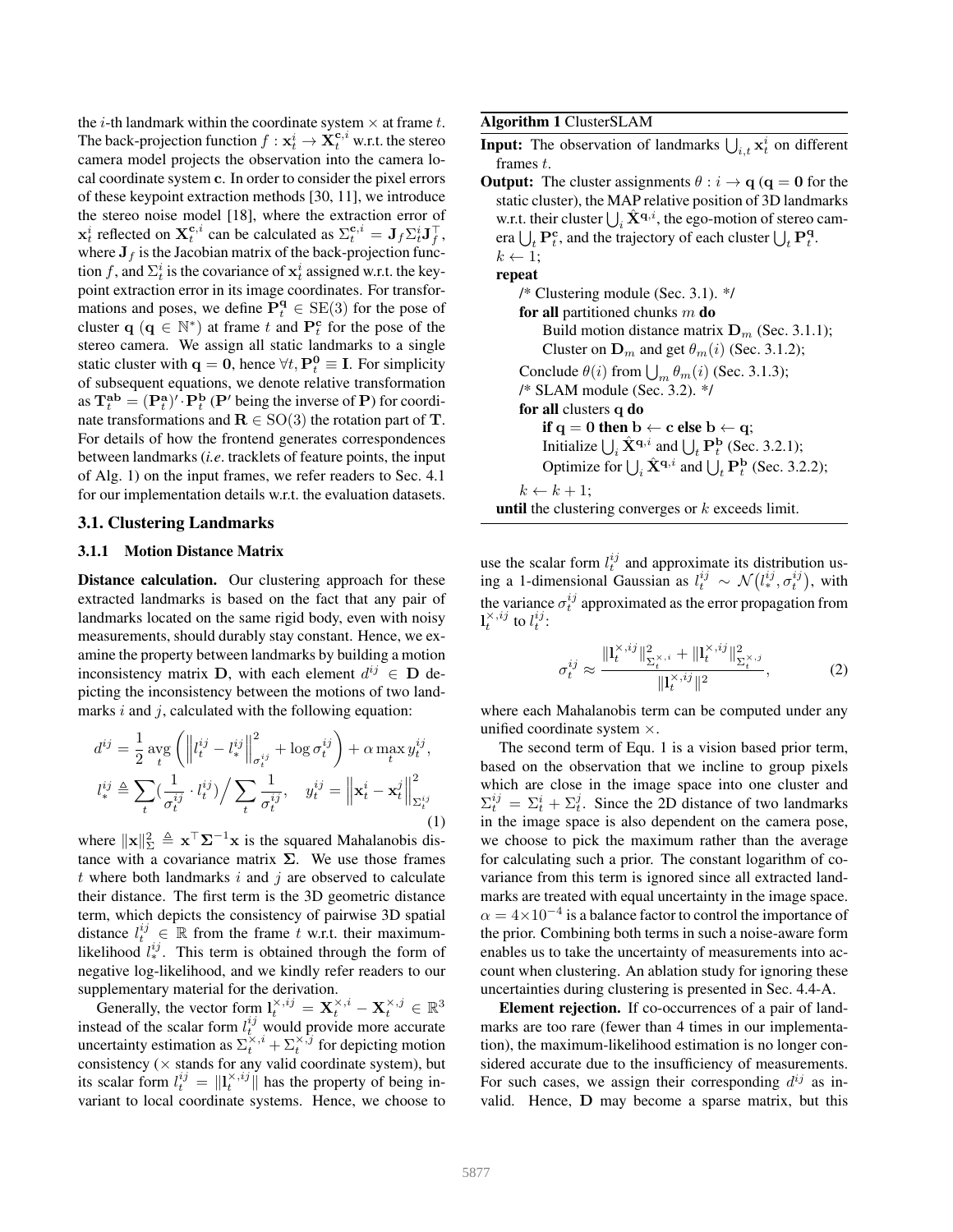does not affect the performance of our hierarchical clustering (Sec. 3.1.2).

**Iterative Scheme.** In Equ. 1, l and  $\sigma$  are refined during multiple iterations, since the SLAM module may update the 3D position  $X_t^{\times,i}$  and  $X_t^{\times,j}$  of each landmark. We begin our iteration with these variables computed under the camera local coordinates c, but instead transform them into a cluster-specific coordinates q in subsequent iterations once the shape of such a cluster is initialized.

## 3.1.2 Hierarchical Agglomerative Clustering

We use hierarchical agglomerative clustering (HAC) [39] which enables us to perform clustering on such a sparse distance matrix D. At the beginning of clustering, we take each landmark  $i$  as a cluster, and then iteratively merge these clusters pairwisely until the distance between any pair of clusters (defined as the maximum distance between their landmarks) is larger than a given parameter  $\epsilon$  (set to 60.0 in our implementation). This complete-linkage criterion [10] is chosen since the motion consistency between landmarks is not transitive, *i.e*., the consistencies between landmarks  $i, j$  and  $j, z$  do not ensure the consistency between landmarks *i* and *z*. By implementing a heap structure over all the elements in D and keep track of their changes, the time complexity of HAC is  $O(n^2 \log n)$ . Several alternative choices for clustering are further compared in Sec. 4.4-B which shows the advantage of using HAC.

#### 3.1.3 Consensus Clustering from Multiple Chunks

The size of **D** grows quadratically with the number of landmarks, which is positively related to the number of input frames. To speed up the clustering algorithm, we divide the input sequence into multiple chunks (100 frames each with 25 overlapped frames for cluster association) and perform the HAC clustering (Sec. 3.1.2) separately. The influences of the chunk size are further tested in Sec. 4.4-C.

Then, we perform consensus clustering based on all assignments computed from each individual chunk, by constructing a sparse vector for each landmark i as  $y^i$  =  $\{\theta_m(i)\}_m$  to depict its per-chunk assignments, and perform the Iterative Voting Consensus algorithm [33]. We refer readers to the supplementary material for details.

#### 3.2. SLAM for Clusters and Camera Ego-motion

#### 3.2.1 Noise-aware Cluster Shape Initialization

The initialization process of a new cluster q aims at acquiring the estimation for the position of its landmarks  $\hat{\mathbf{X}}_t^{\mathbf{q},i}$ (Note the difference between  $\hat{\mathbf{X}}_t$  and the back-projected single-frame position  $X$ , where the former represents estimated state concluding all historical frames up to the frame t). Similar to reconstruction pipelines [32], this process

contains two operations, namely registration and integration, and we consider the uncertainty of frame observations in both of them. In our implementation, we maintain a Gaussian mixture  $\mathcal{G}_t^{\mathbf{q},i}$  for each landmark i and regard  $\hat{\mathbf{X}}_t^{\mathbf{q},i}$ as the mean for all components in the mixture.

Frame-to-Model Registration. When the first frame of a cluster  $q$  is encountered at frame  $t$ , we initialize the local coordinates of this cluster by assigning  $\mathbf{T}^{\mathbf{qc}}_t = \mathbf{I}$  for integration. For subsequent frames, a frame-to-model registration is executed to obtain the transformation  $\mathbf{T}_t^{\mathbf{qc}}$  which converts points from the current local coordinates of the frame  $\mathbf{P}_t^{\text{c}}$  to this constructed coordinate system, by optimizing the following equation:

$$
\mathbf{T}_{t}^{\mathbf{qc}} = \underset{\mathbf{T}}{\operatorname{argmin}} \sum_{i} \underset{g}{\min} \left( \frac{1}{2} \left\| \mathbf{T} \mathbf{X}_{t}^{\mathbf{c},i} - \hat{\mathbf{X}}_{t-1}^{\mathbf{q},i} \right\|_{\Sigma_{g}^{i}}^{2} - \mathbf{C}_{g}^{i} \right),
$$

$$
\mathbf{C}_{g}^{i} \triangleq \frac{1}{2} \log |\Sigma_{g}^{i}| + \log |\Sigma_{g}|,
$$
(3)

where q traverses each component of the Gaussian mixture, and  $\Sigma_g$  is the g-th component of  $\mathcal{G}^{\mathbf{q},i}_{t-1}$ .  $\Sigma_g^i = \mathbf{R} \Sigma_t^{\mathbf{c},i} \mathbf{R}^\top +$  $\Sigma_g$ .  $\mathbf{C}_g^i$  is the constant factor introduced by the maximumlikelihood estimation [6]. This formulation can be viewed as a weighted ICP algorithm, with the weight being the uncertainty of both the frame and the model.

Frame Integration and Shape Refinement. After the transformation matrix of the latest frame  $t$  is robustly estimated, we update the Gaussian mixture  $\mathcal{G}_{t-1}^{\mathbf{q},i}$  by inserting a new component with covariance  $\Sigma_{g'} = \mathbf{R}_t^{\mathbf{q} \mathbf{c}} \Sigma_t^{\mathbf{c},i} (\mathbf{R}_t^{\mathbf{q} \mathbf{c}})^\top$ weighted by  $1/|\Sigma_{g'}|$ , and remove the component with the least weight from the mixture if the size of  $\mathcal{G}_{t-1}^{\mathbf{q},i}$  exceeds 3. This strategy ensures the registration to be considered through one of the most reliable measurements. Then, we integrate the obervation into the landmark position  $\hat{\mathbf{X}}_t^{\mathbf{q},i}$  as:

$$
\hat{\mathbf{X}}_t^{\mathbf{q},i} = \operatorname*{argmin}_{\mathbf{X}} \frac{\left\| \mathbf{X}_t^{\mathbf{c},i} - \mathbf{T}_t^{\mathbf{c}\mathbf{q}} \mathbf{X} \right\|_{\Sigma_t^{\mathbf{c},i}}^2}{\left| \Sigma_{g'} \right|} + \sum_g \frac{\left\| \hat{\mathbf{X}}_{t-1}^{\mathbf{q},i} - \mathbf{X} \right\|_{\Sigma_g}^2}{\left| \Sigma_g \right|},\tag{4}
$$

where the first term is used for adding current observations and the rest terms for previous observations.

Equs. 3 and 4 can be solved efficiently with the Gauss-Newton method and QR decomposition, respectively. In practice, we choose to fix  $\Sigma_g^i$  in Equ. 3 during each iteration to make the registration easier to solve. We compare such a probabilistic form of registration and integration to the traditional point-to-point registration in Sec. 4.4-D. The final initialized cluster poses and landmark positions are assigned as  $T^{qc} = T_T^{qc}$  and  $\hat{X}^{s,i} = \hat{X}_T^{s,i}$ , respectively, where T is the index of the last frame.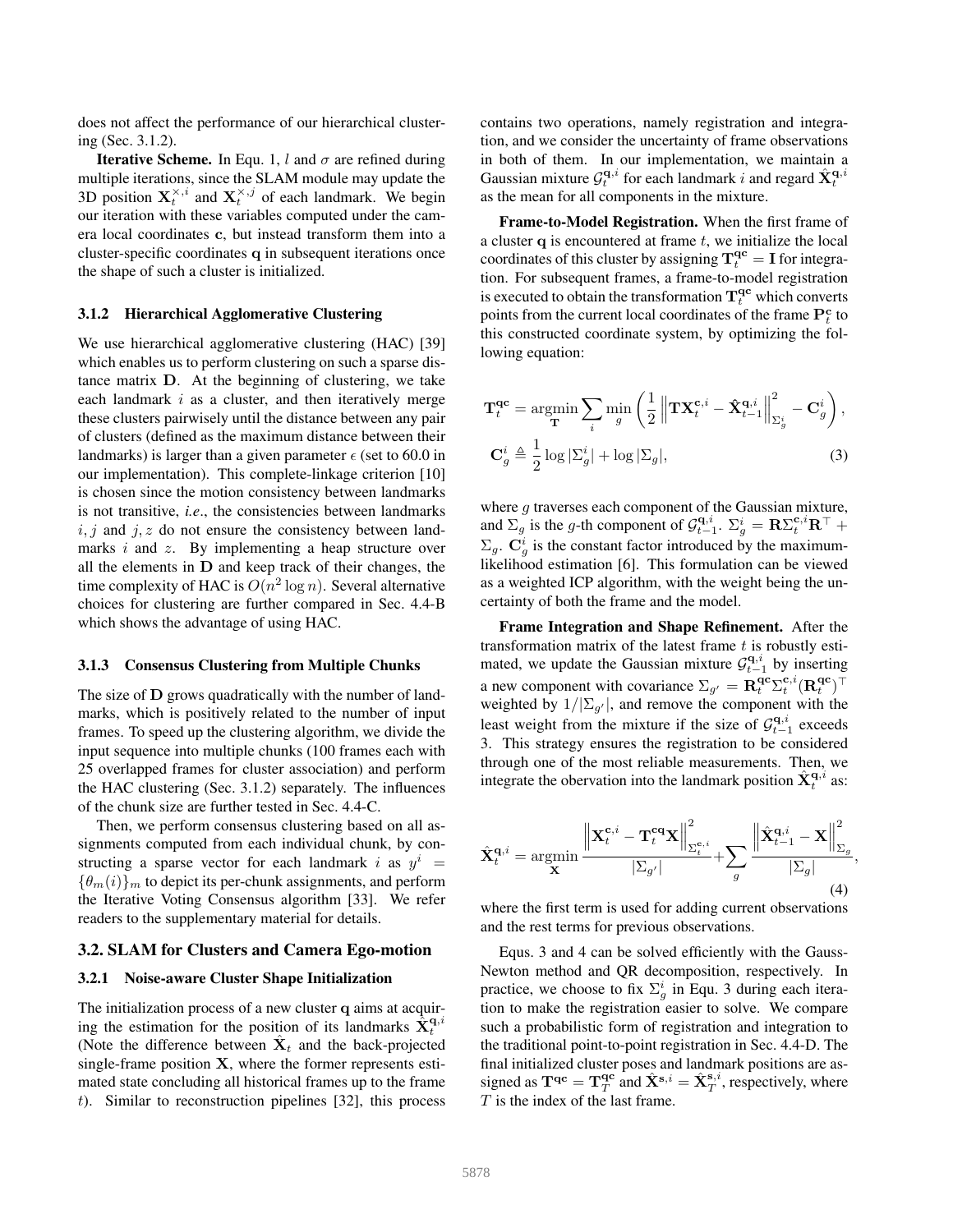#### 3.2.2 Decoupled Factor Graph Optimization

Traditional factor graph optimization only treats static landmarks  $\hat{\mathbf{X}}^{0,i}$  and camera ego-motion  $\bigcup_{t} \mathbf{P}_{t}^{\mathbf{c}}$  as objectives. Assuming that the dynamic scene comprises multiple rigid bodies, we additionally treat the motion of all clusters  $\bigcup_{\mathbf{q},t} \mathbf{P}_t^{\mathbf{q}}$  and their landmarks  $\bigcup_{\mathbf{q},i} \hat{\mathbf{X}}^{\mathbf{q},i}$  as objectives. Then the BA energy function for each individual cluster can be written as:

$$
\mathbf{E}_{\mathbf{q}} \triangleq \sum_{i,t} \rho(||\mathbf{x}_t^i - f'((\mathbf{P}_t^{\mathbf{c}})' \mathbf{P}_t^{\mathbf{q}} \hat{\mathbf{X}}^{\mathbf{q},i})||_{\Sigma_t^i}^2), \qquad (5)
$$

where  $\rho(\cdot)$  is an optional robust kernel [1] and  $f'$  is the inverse of f, *i.e*., the stereo projection model.

We use the following three candidate optimization strategies to test their differences: First, *fully-coupled* optimization tries to solve  $\mathbf{E} = \sum_{\mathbf{q}} \mathbf{E}_{\mathbf{q}}$  w.r.t. variables of all clusters jointly. Second, *decoupled* optimization is performed following three steps: (1) solve  $\mathbf{E}_{q}$  ( $q \neq 0$ ) for  $\bigcup_{\mathbf{q}\neq\mathbf{0}}\{\bigcup_i \hat{\mathbf{X}}^{\mathbf{q},i},\bigcup_t \mathbf{T}_t^{\mathbf{cq}}\}$  by regarding  $(\mathbf{P}_t^{\mathbf{c}})' \mathbf{P}_t^{\mathbf{q}}$  as a single variable; (2) solve  $E_0$  to obtain the camera ego-motion  $\dot{\bigcup}_t \mathbf{P}_t^{\mathbf{c}}$  and static landmark positions  $\bigcup_i \hat{\mathbf{X}}^{0,i}$ ; (3) composite the ego-motion and these transformations to generate the motion of clusters as  $\bigcup_{\mathbf{q},t} \mathbf{P}_t^{\mathbf{q}}$ . Third, *semi-decoupled* optimization replaces the above step (2) by solving the whole objective function  $\mathbf{E} = \sum_{\mathbf{q}} \mathbf{E}_{\mathbf{q}}$  rather than  $\mathbf{E}_{\mathbf{0}}$ .

Both Hessian matrix based theoretical analysis (in supplementary material) and our experiments (Sec. 4.4-E) demonstrate the suitability and time efficiency of the *decoupled* strategy and we adopt this method in our final algorithm.

## 4. Evaluation

#### 4.1. Datasets and Parameter Setup

Our experiments are performed on two synthetic datasets (SUNCG [40], CARLA [13]) and one real-world dataset (KITTI [16]).

Synthetic datasets. The SUNCG dataset [40] provides 3D models for constructing indoor scenes, and we build 3 scenes with 2 sequences on each, respectively. In these sequences, 2-5 instances as well as the stereo camera are dynamic, with their motions generated manually in 6 Degrees of Freedom. The CARLA simulator [13] is used for generating outdoor car-driving scenes. We use its engine to simulate streets with multiple driving vehicles and generate 4 sequences for experiments.

Ground-truth landmarks are extracted through random sampling among the vertices of these models, and we add a maximum of 1.5 pixels noise to both  $u, v$  coordinates for simulating noisy landmark observations on these stereo frames. The synthetic stereo camera has a resolution of  $1280 \times 720$  and a horizontal Field-of-View of  $90^\circ$ , with

its baseline set to 10cm for indoor SUNCG and 50cm for outdoor CARLA, respectively.

Real-world dataset. We use 3 KITTI raw sequences (0013, 0015, and 0017) and Superpoint [11] for feature point extraction. A similar step as in [23] is performed in the frontend to find associations and generate landmark tracklets. Please refer to our supplementary materials for detailed information about these synthetic and real-world scans.

Parameters and Hardware Setup. Since both the baseline and scales are different in indoor and outdoor scenes, we use two sets of parameters for these two scenarios, respectively. For indoor scenes, these parameters remain as presented in Sec. 3. For outdoor scenes, we adjust  $\epsilon$  to 90.0 regarding the change in stereo baseline and bigger size of vehicles, and raise the size of each chunk to 200 to maintain the density of D (*i.e*., sufficient pairwise distances for intra-chunk clustering). We utilize the g2o framework [25] for implementing some of those proposed least-squares optimizations. All of the experiments for the backend are executed on an Intel Core i7-8700K, 32GB RAM desktop computer with a GTX 1080 GPU for timing.

#### 4.2. Full Backend Performance

Baselines. For comparing the full backend performance, three candidate baseline methods are built: (1) Full Bundle Adjustment, where BA is performed on all visible landmarks assuming they are static. (2) Progressive DCS (dynamic covariance scaling), which takes a step beyond the Full BA through the robust dynamic covariance scaling kernel [1] for determining those dynamic objects one by one during each iteration. Specifically, the landmarks with average error larger than  $\chi_N^2 + 0.3(\chi_M^2 - \chi_N^2)$  will be marked as dynamic and introduced to the next iteration ( $\chi_N^2$  represents its smallest reprojection error and  $\chi^2_M$  the largest). The algorithm will continuously segment one consensus object after each iteration, until the number of outliers is smaller than 10. (3) Semantic Segmentation, where a Mask R-CNN model trained on the MS-COCO dataset [19] is employed to get the instance-level segmentation of each input frame. These predicted labels are used to vote for the final labeling of each landmark through recursive Bayesian. In conclusion, these three categories represent the classical, robust strategy, and sequential tracking-by-detection methods respectively as discussed in Sec. 2.

Evaluation Criteria. We then use the following metrics to quantitatively compare the performance: (1)  $\log \chi^2$ , as the logarithm of reprojection error in BA, reflecting the accordance of these optimization results w.r.t. the input constraints. (2) RMSE, as the pointwise Root Mean Square Error for the position of each tracked landmark w.r.t. its ground truth position, measuring the quality of mapping. (3-5) ATE and R./T.RPE, as the RMSE of Absolute Trajectory Error and the Rotational/Translational Relative Pose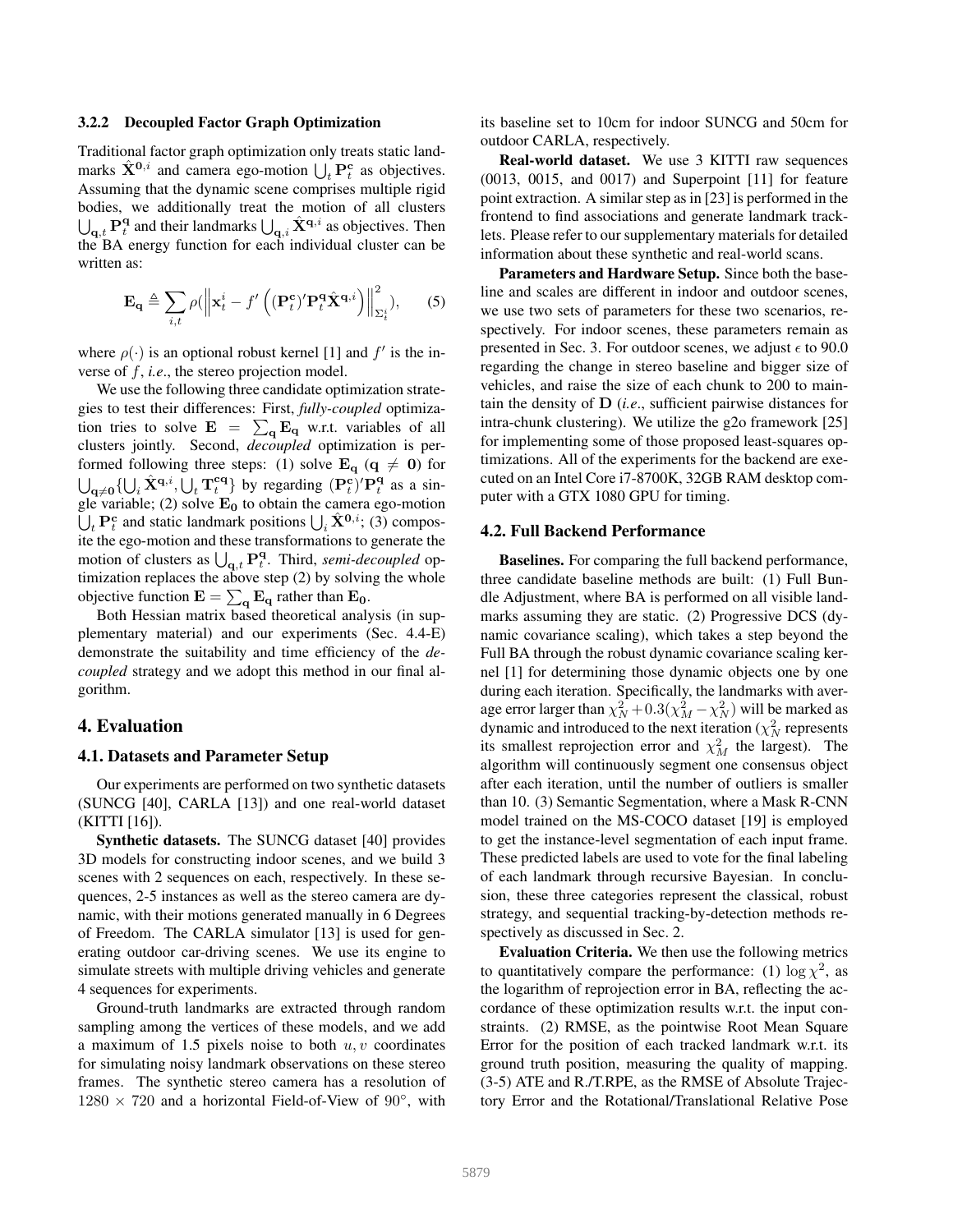Table 1. Quantitative comparison on synthetic sequences.

|                      |       | <b>Indoor Sequences</b> |          |                                           |          |       | <b>Outdoor Sequences</b> |          |       |                                                         |           |          |                                                |                                             |      |      |
|----------------------|-------|-------------------------|----------|-------------------------------------------|----------|-------|--------------------------|----------|-------|---------------------------------------------------------|-----------|----------|------------------------------------------------|---------------------------------------------|------|------|
|                      |       | $log \chi^2$ RMSE(m)    | ATE      | R.RPE                                     |          |       |                          |          |       | T.RPE Acc.(%) $\beta_{VI}$ Time(s) $log \chi^2$ RMSE(m) | ATE       | R.RPE    | <b>T.RPE</b>                                   | $\overline{Acc. (\%) \ \beta_{VI}}$ Time(s) |      |      |
| Full BA              | 9.61  | 2.10                    | $0.53/-$ | $0.48/-$                                  | $0.87/-$ | 52.73 | 1.19                     | 5.45     | 10.92 | 14.39                                                   | $12.94/-$ | $0.73/-$ | $42.55/-$                                      | 81.39                                       | 0.84 | 6.00 |
| P. DCS               | 12.80 | -53                     |          | 0.63/1.61 0.49/1.82 0.99/2.60             |          | 56.05 | 1.18                     | 3.83     | 13.85 | 11.22                                                   | $9.36/-$  | $0.73/-$ | $37.61/-$                                      | 80.22 0.82 1.86                             |      |      |
| Sem. SEG             | 9.31  | 0.84                    |          | 0.31/0.51 0.12/0.87 0.49/0.95 69.60       |          |       | 1.19                     | $3.82^*$ | 8.55  | 2.69                                                    |           |          | 1.65/3.09 0.18/0.32 2.34/8.11                  | $96.70$ 0.24 5.28*                          |      |      |
| Ours $w$ / $\circ$ U | 7.88  | 1.21                    |          | 0.35/0.34 0.15/0.37 0.53/0.57             |          | 65.60 | 0.96                     | 9.60     | 8.56  | 2.48                                                    |           |          | 1.86/5.13 0.02/0.40 3.18/12.32 86.51 0.64 6.96 |                                             |      |      |
| Ours $w$ / $\circ$ I | 8.65  | .05                     |          | 0.15/0.31 0.05/0.57 0.21/0.55             |          | 76.16 | -1.06                    | 9.47     | 9.70  | 9.56                                                    |           |          | 2.12/3.44 0.47/0.20 4.47/9.94                  | 81.83 0.57 5.84                             |      |      |
| Ours                 | 7.15  | 0.44                    |          | $0.01/0.12$ $0.01/0.29$ $0.02/0.22$ 91.54 |          |       | 0.40                     |          | 6.52  | 0.63                                                    |           |          | $0.53/3.37$ $0.02/0.18$ 1.10/8.65              | 94.15 0.27 6.14                             |      |      |

<sup>∗</sup> Mask R-CNN [19] prediction time is excluded.

Error w.r.t. the ground truth motions, showing the quality of the motion estimation (with camera ego-motion and object motion separately recorded). ATE and R./T.RPE are measured in meters, radians and meters, respectively. (6-7) Clustering accuracy, taken as the best among all permutations of ground truth and prediction label correspondences and  $\beta_{VI}$ , as the variation of information distance [29]. These two metrics reflect the performance of segmentation. (8) Running Time of the whole backend when all frames of the sequence are considered as a batch.

Results and Analysis. Quantitative comparisons on all synthetic sequences are averaged and listed in Tab. 1, with variations of our methods presented together but further discussed in Sec. 4.4-A. Despite our proposed method requiring more running time for processing, it outperforms other methods on the performance of tracking and mapping. Although Mask R-CNN [19] for segmenting individual objects is better than ours on outdoor sequences, it requires a pre-trained model and extra time for prediction (it costs on average 40.5 and 67.0 additional seconds in the frontend for indoor and outdoor sequences, respectively), and does not work for object categories not present in the training data. Besides, the Progressive DCS scores best in running time due to a better Gauss-Newton quadratic approximation of its cost function [1].

In account of their quality, we found that the Progressive DCS only tends to reject dynamic outliers in its first pass. In its second pass few outliers can be detected even though the landmarks left may contain multiple rigid bodies. This is because the dramatically reduced sparse observation constraints cannot provide enough information to determine the accurate kinematics (low signal-to-noise ratio). Despite higher clustering accuracy of the Semantic Segmentation than ours, its estimation of motions and landmark positions is affected by their imprecise masks, since an inaccurate edge of the mask appearing on the border of an object may erroneously categorize its nearby landmarks, and eventually influence the backend performance. Furthermore, we show visual comparisons of different clustering results on sample frames (Fig. 1) and the motion trajectories (Fig. 2), and our method produces more accurate results.

Performance on KITTI. Our algorithm is also tested on KITTI. The estimated trajectories are further smoothed by applying Gaussian interpolation [35] to reduce jitter. We



Figure 1. Visual comparisons on a SUNCG sequence. Landmarks are colorized by their index of cluster.



Figure 2. Recovered trajectories on synthetic sequences. Resolutions of the major grids (solid lines) are 1m, 1m, 20m and 5m, resp. Disconnected trajectories stand for multiple dynamic instances.

| Table 2. Ego motion comparison on KITTI sequences. |  |  |  |  |  |
|----------------------------------------------------|--|--|--|--|--|
|                                                    |  |  |  |  |  |

|             | 0013 |                                                                                                  |  | 0015 |  |  | 0017 |  |  |
|-------------|------|--------------------------------------------------------------------------------------------------|--|------|--|--|------|--|--|
|             |      | ATE R.RPE T.RPE ATE R.RPE T.RPE ATE R.RPE T.RPE                                                  |  |      |  |  |      |  |  |
|             |      |                                                                                                  |  |      |  |  |      |  |  |
| <b>Ours</b> |      | $\begin{array}{cccccc} 2.12 & 0.07 & 5.50 & 1.32 & 0.03 & 3.64 & 0.27 & 0.02 & 0.40 \end{array}$ |  |      |  |  |      |  |  |

compare and list the results in Tab. 2 with a visualized sample shown in Fig. 3. In addition to a better camera egomotion, our algorithm can further detect and track multiple moving cars.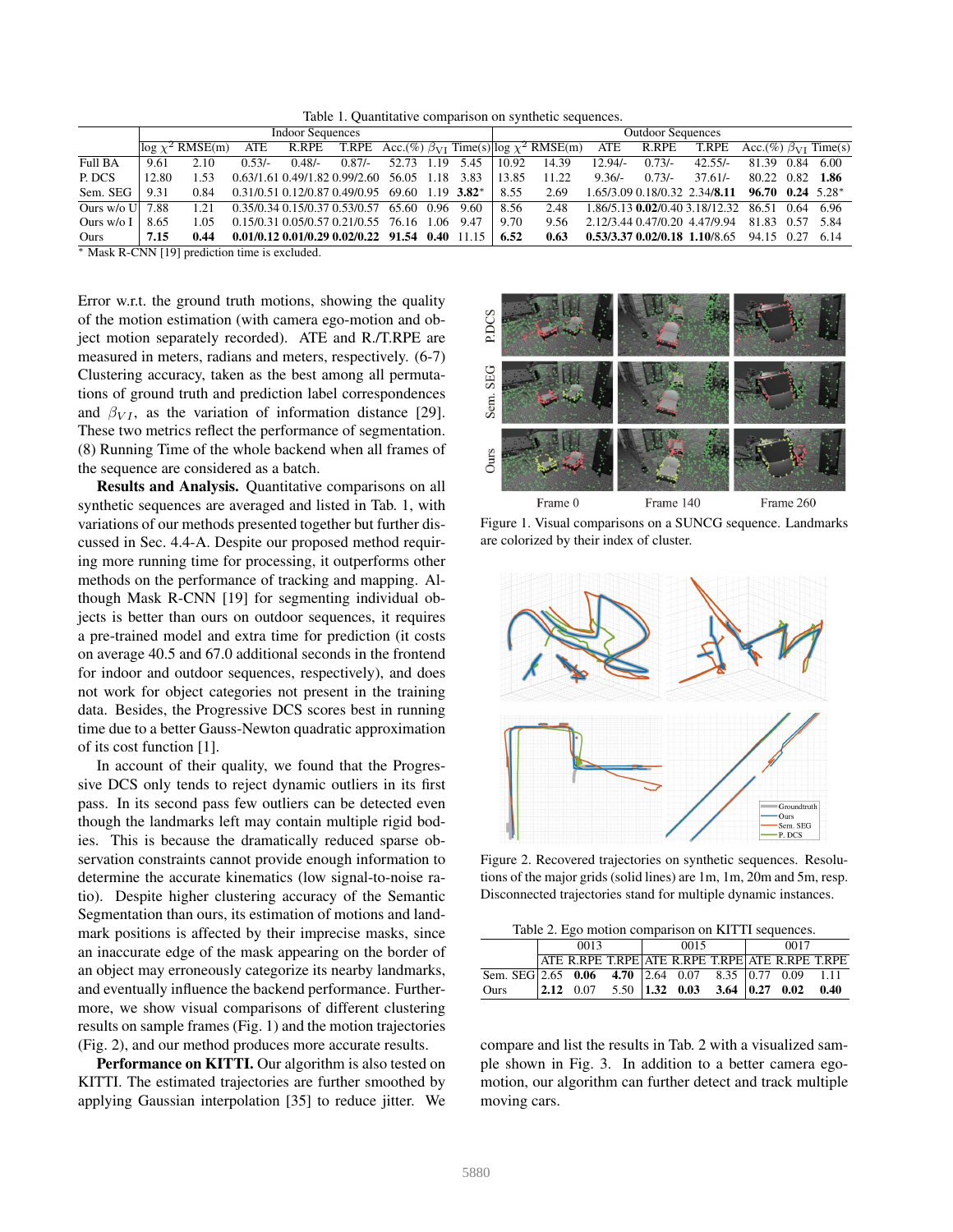

Figure 3. Our results on the KITTI dataset. Middle: Overview of the street with the camera trajectory (black) and multiple clusters colorized through index and time. Top and Bottom: Sample images and the visualized point clouds in the perspective view.

## 4.3. Real-time SLAM System Performance

The evaluation in Sec. 4.2 is performed by taking the entire video sequence as a single batch and running our algorithm over it. In real-time scenarios, it is intractable to run batch optimization on all acquired frames. We hereby present implementation strategies to build an online version of our system which can run at 7.1Hz for outdoor cases.

Implementation Details. Similar to [23], we restrict the size of input frames to our backend algorithm to a small neighborhood of 30 recent frames and optimize within the window periodically. Detected clusters between each different runs of the backend are associated by counting coexisting landmarks. Pairs of history and new clusters are associated if the landmark overlap ratio is over 70%, otherwise the clusters are either split or dropped. After cluster association, the involved landmarks are aligned to find the best transform between the history and new trajectories to connect them. Experiments show that this implementation takes 80.10ms/20.68ms on average for every iteration of optimization for indoor/outdoor sequences, respectively due to their different numbers of involved landmarks.

Comparisons and Analysis. We additionally compare our online version, denoted as 'Ours (RT)', to the batch version (denoted as 'Ours'), stereo ORB-SLAM2 [30], its variant proposed by Murali *et al*. [31], DynSLAM [4] and Car-Fusion [12] in terms of accuracy and speed. Tab. 3 comparatively shows our effectiveness of precisely acquiring both trajectory and clustering through the proposed algorithm. The criteria used are the same as Sec. 4.2.

ORB-SLAM2 [30] and Murali *et al*.'s system [31] are only designed for ego-motion tracking, which perform on par with ours in indoor cases. But for outdoor sequences where large part of the scene is dynamic as in road junctions, they fail to precisely track the ego-motion, causing large trajectory error or even tracking loss.

Both DynSLAM [4] and CarFusion [12] acquire seg-

Table 3. Quantitative comparisons to existing systems.

| <b>Indoor Sequences</b>  |                                                                         |           |              |                        |                       |         |  |  |  |  |
|--------------------------|-------------------------------------------------------------------------|-----------|--------------|------------------------|-----------------------|---------|--|--|--|--|
|                          | <b>T.RPE</b><br>Hz<br><b>ATE</b><br>R.RPE<br>$Acc.(\%)$<br>$\beta_{VI}$ |           |              |                        |                       |         |  |  |  |  |
| ORB-SLAM2                | $0.03/-$                                                                | $0.01/-$  | $0.02/-$     | $(52.73)$ <sup>†</sup> | $(1.19)$ <sup>†</sup> | 8.5     |  |  |  |  |
| Murali et al.            | $0.03/-$                                                                | $0.01/-$  | $0.01/-$     | $(52.73)$ <sup>†</sup> | $(1.19)^{\dagger}$    | 4.9     |  |  |  |  |
| DynSLAM                  | 0.54/0.19                                                               | 1.10/0.73 | 2.60/0.40    | 61.12                  | 1.21                  | 2.0     |  |  |  |  |
| Ours                     | 0.01/0.12                                                               | 0.01/0.29 | 0.02/0.22    | 91.54                  | 0.40                  | $\ast$  |  |  |  |  |
| Ours (RT)                | 0.03/0.12                                                               | 0.01/0.30 | 0.05/0.21    | 85.27                  | 0.60                  | 2.2     |  |  |  |  |
| <b>Outdoor Sequences</b> |                                                                         |           |              |                        |                       |         |  |  |  |  |
|                          | <b>ATE</b>                                                              | R.RPE     | <b>T.RPE</b> | $Acc.(\%)$             | $\beta_{VI}$          | Hz      |  |  |  |  |
| ORB-SLAM2                | $2.82/-$                                                                | $0.84/-$  | $6.09/-$     | $(81.39)^{\dagger}$    | $(0.84)$ <sup>†</sup> | 9.0     |  |  |  |  |
| Murali et al.            | $1.19/-$                                                                | $0.53/-$  | $3.45/-$     | $(81.39)$ <sup>†</sup> | $(0.84)$ <sup>†</sup> | 5.0     |  |  |  |  |
| DynSLAM                  | 3.95/4.32                                                               | 0.96/0.09 | 9.61/9.44    | 93.73                  | 0.44                  | 2.1     |  |  |  |  |
| CarFusion                | $-12.97$                                                                | $-10.22$  | $-19.39$     | 93.02                  | 0.51                  | $\star$ |  |  |  |  |
| Ours                     | 0.53/3.37                                                               | 0.02/0.18 | 1.10/8.65    | 94.15                  | 0.27                  | $\star$ |  |  |  |  |
| Ours (RT)                | 0.92/1.53                                                               | 0.04/0.20 | 1.82/3.35    | 88.58                  | 0.51                  | 7.1     |  |  |  |  |

<sup>&</sup>lt;sup>†</sup>These methods do not detect dynamics, so Acc. and  $\beta_{VI}$  are listed as the values when assigning all landmarks into one static cluster. <sup>⋆</sup>Offline methods.

mentation through an external deep network instead of optimization. Besides, DynSLAM [4] does not contain a backend optimization and suffers from cumulative drift. CarFusion [12] addresses a different input, *i.e*., multiple video sequences captured alongside the road, so we feed the groundtruth ego-motion to avoid its failure on tracking and concentrate on assessing the motion of the dynamic objects. We find its performance dependent on the precision of car keypoint detection, where inaccurate detections may conflict with their intra-frame smoothing constraints and generate undesirable results.

#### 4.4. Ablation Study

Ablation studies are performed and discussed for those modules presented in Sec. 3.

A. Formulation of Motion Distance. We evaluate the effectiveness of Equ. 1 by validating the necessity of its forms, specifically on: (1) The noise-aware formulation by switching the Mahalanobis form of the first term to Euclidean and replacing the weighted average  $l_{*}^{ij}$  into unweighted (denoted as w/o U); (2) The second vision based prior term through directly removing it (denoted as w/o I). Their results are listed in Tab. 1 with other parts of the algorithm unchanged. For outdoor sequences, w/o U requires more iterations to converge, and therefore is slower than our method. Since most metrics except running time shown in the table are worse than ours, we prove the necessity of both forms on improving the final quality of the backend.

B. Alternative Clustering Methods. We compare both the clustering accuracy and  $\beta_{VI}$  of our agglomerative clustering method with Spectral Clustering (SC) and Affinity Propagation (AP) methods. All these three methods do not rely on a feature vector of each element and therefore are suitable for our scenario with the dense pairwise matrix form. We eliminate all non co-visible landmarks and build dense motion distance matrix D for comparison. For this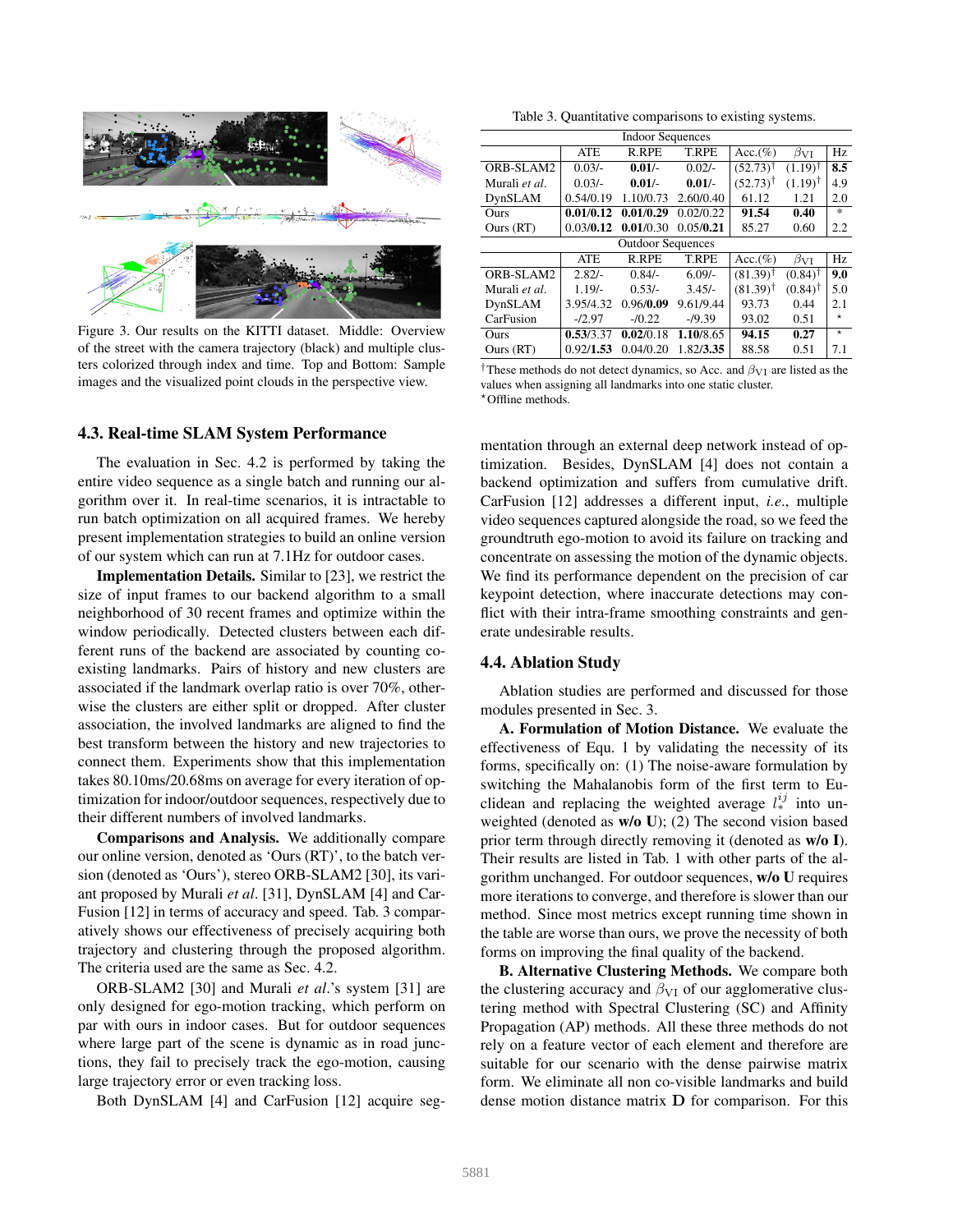

Figure 4. Accuracy and variation of information comparison of different clustering methods with respect to noise.



Figure 5. Chunk size vs. quality of clustering and computational time on two long CARLA sequences.

experiment, we generate landmark observations on these synthetic scans with the standard deviation of noise varied from 0.0 to 3.0 pixels to test the robustness.

Their performance w.r.t. the standard deviation of noise is shown in Fig. 4. We found that the clustering accuracy of AP drops quickly when noise becomes severe. Besides, in the case of small noise, SC is not as stable as ours (It is not fully accurate even if the input observations do not contain any noise). For the motion distance matrix D with size  $260 \times 260$ , the average running time of our approach is only 6.3ms while AP takes 13ms and SC takes 180ms on average.

C. The size of Chunks. We use the two long CARLA sequences (denoted as CARLA-L1 and CARLA-L2) to investigate how the length of chunks would affect  $\beta_{VI}$  and running time: We adjust the chunk size from 30 to 300 and plot the results in Fig 5. In general, smaller chunks present better clustering results but reduce the number of observations (*i.e*., challenging the density of D). It also increases the total running time since the *inter-chunk* merging requires more computations.

D. Noise-aware Cluster Initialization. Tab. 4 shows our results compared to a traditional point-to-point ICP approach, which neglects the uncertainty in both the registration and the integration phases. Our method works better especially on these outdoor sequences, since the uncertainty of the disparity becomes more important when the baseline is larger. It is also notably slower than the traditional ICP

|  |  | Table 4. Comparison of the initialization methods. |  |
|--|--|----------------------------------------------------|--|
|  |  |                                                    |  |

|                                        | Indoor           | Outdoor   |                          |      |
|----------------------------------------|------------------|-----------|--------------------------|------|
|                                        | $ATE$ RMSE $(m)$ |           | $ATE$ $RMSE(m)$ Time(ms) |      |
| Point-to-Point ICP $ 0.07/0.13\rangle$ | 0.22             | 7.83/1.37 | 8.54                     | 0.01 |
| Noise-aware ICP $ 0.01/0.15$           | 0.12             | 0.98/0.61 | 0.94                     | 0.12 |

|  | Table 5. Comparison of different optimization schemes. |  |
|--|--------------------------------------------------------|--|
|  |                                                        |  |

|               |         | Indoor       | Outdoor |              |  |
|---------------|---------|--------------|---------|--------------|--|
|               | RMSE(m) | Time/Iter(s) | RMSE(m) | Time/Iter(s) |  |
| Fully-Coupled | 0.034   | 0.83         | 0.73    | 0.57         |  |
| Semi-Coupled  | 0.047   | 1.04         | 0.12    | 1.07         |  |
| Decoupled     | 0.047   | 0.57         | 0.12    | 0.53         |  |

due to the requirement of computing all the covariances of observations and replacing the SVD by the Gauss Newton optimization. Nevertheless, the overall time to initialize all the poses is not a bottleneck in the backend.

E. Decoupled optimization. The three alternative optimization strategies in Sec. 3.2.2 are tested with their RMSE and running time per iteration listed in Tab. 5. All optimizers run for 20 iterations. As a result, the *decoupled* strategy is the fastest and does not obviously show different quality in comparison to the *semi-decoupled* strategy. The *fully-coupled* strategy obtains better results indoor but the pose estimation on these dynamic clusters and the camera ego-motion may interfere with each other and present unexpected results especially on those noisy outdoor sequences.

# 5. Conclusion

Limitations. Despite the general applicability of our approach, there are several limitations worth noticing: (1) Our backend algorithm relies on the quality of landmark extraction and association from the frontend. Althrough false associations may be numerically filtered through the robust kernel, excessive errors can cause unexpected results from our backend. (2) Our algorithm may fail to detect dynamic objects with insufficient landmarks, since their recovered trajectory would be more severely affected by every single noisy landmark.

In this paper we presented ClusterSLAM, a general SLAM backend to simultaneously cluster rigid bodies and estimate their motions. In the future, our formulation of the multi-body factor graph optimization can be enhanced by external measurements to further develop its functionality, and it is also worth attempting to utilize the long-term consistency from the backend to reciprocally refine the data association in the frontend.

Acknowledgements. We thank anonymous reviewers for the valuable discussions. This work was supported by the National Key Technology R&D Program (Project Number 2017YFB1002604), the Joint NSFC-DFG Research Program (Project Number 61761136018) and the Natural Science Foundation of China (Project Number 61521002).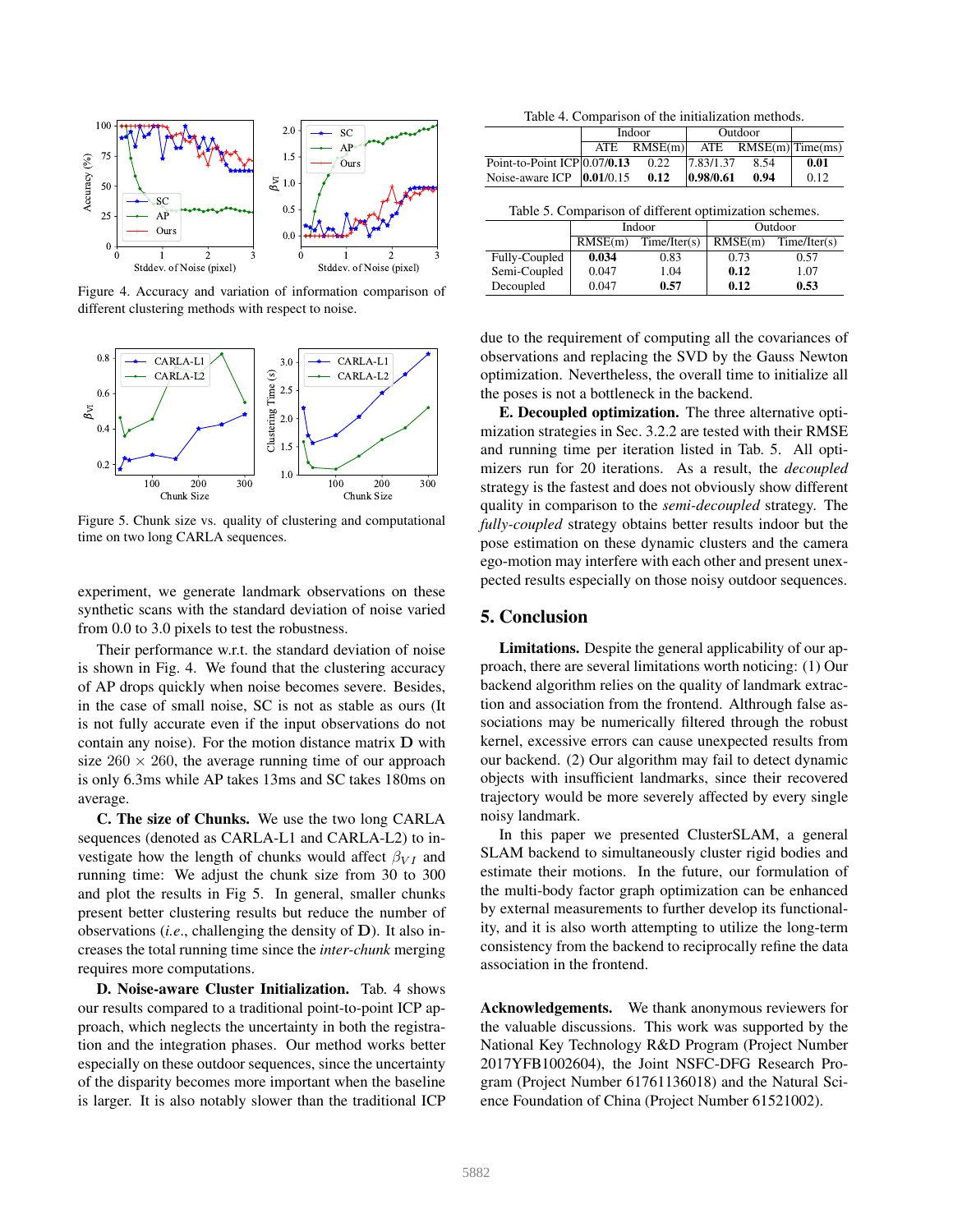# References

- [1] Pratik Agarwal, Gian Diego Tipaldi, Luciano Spinello, Cyrill Stachniss, and Wolfram Burgard. Robust map optimization using dynamic covariance scaling. In *IEEE International Conference on Robotics and Automation*, pages 62–69, 2013.
- [2] Pablo F. Alcantarilla, José J. Yebes, Javier Almazán, and Luis M. Bergasa. On combining visual SLAM and dense scene flow to increase the robustness of localization and mapping in dynamic environments. In *IEEE International Conference on Robotics and Automation*, pages 1290–1297, 2012.
- [3] Haleh Azartash, Kyoung-Rok Lee, and Truong Q. Nguyen. Visual odometry for RGB-D cameras for dynamic scenes. In *IEEE International Conference on Acoustics, Speech and Signal Processing*, pages 1280–1284, 2014.
- [4] Ioan Andrei Bârsan, Peidong Liu, Marc Pollefeys, and Andreas Geiger. Robust dense mapping for large-scale dynamic environments. In *IEEE International Conference on Robotics and Automation*, pages 7510–7517, 2018.
- [5] Berta Bescos, José M Fácil, Javier Civera, and José Neira. DynaSLAM: Tracking, mapping, and inpainting in dynamic scenes. *IEEE Robotics and Automation Letters*, 3(4):4076– 4083, 2018.
- [6] Yan-Pei Cao, Leif Kobbelt, and Shi-Min Hu. Real-time high-accuracy three-dimensional reconstruction with consumer RGB-D cameras. *ACM Transactions on Graphics*, 37(5):171:1–171:16, 2018.
- [7] Luca Carlone, Andrea Censi, and Frank Dellaert. Selecting good measurements via L1 relaxation: A convex approach for robust estimation over graphs. In *IEEE/RSJ International Conference on Intelligent Robots and Systems*, pages 2667– 2674, 2014.
- [8] Liang-Chieh Chen, George Papandreou, Iasonas Kokkinos, Kevin Murphy, and Alan L. Yuille. DeepLab: Semantic image segmentation with deep convolutional nets, atrous convolution, and fully connected CRFs. *IEEE Transactions on Pattern Analysis and Machine Intelligence*, 40(4):834–848, 2018.
- [9] João Paulo Costeira and Takeo Kanade. A multibody factorization method for independently moving objects. *International Journal of Computer Vision*, 29(3):159–179, 1998.
- [10] Daniel Defays. An efficient algorithm for a complete link method. *The Computer Journal*, 20(4):364–366, 1977.
- [11] Daniel DeTone, Tomasz Malisiewicz, and Andrew Rabinovich. SuperPoint: Self-supervised interest point detection and description. In *IEEE Conference on Computer Vision and Pattern Recognition Workshops (CVPR Workshops)*, pages 224–236, 2018.
- [12] N. Dinesh Reddy, Minh Vo, and Srinivasa G. Narasimhan. CarFusion: Combining point tracking and part detection for dynamic 3D reconstruction of vehicles. In *IEEE Conference on Computer Vision and Pattern Recognition (CVPR)*, pages 1906–1915, 2018.
- [13] Alexey Dosovitskiy, German Ros, Felipe Codevilla, Antonio Lopez, and Vladlen Koltun. CARLA: An open urban driving simulator. In *Proceedings of the 1st Annual Conference on Robot Learning*, pages 1–16, 2017.
- [14] Ruochen Fan, Fang-Lue Zhang, Min Zhang, and Ralph R. Martin. Robust tracking-by-detection using a selection and completion mechanism. *Computational Visual Media*, 3(3):285–294, 2017.
- [15] Martin A. Fischler and Robert C. Bolles. Random sample consensus: a paradigm for model fitting with applications to image analysis and automated cartography. *Communications of the ACM*, 24(6):381–395, 1981.
- [16] Andreas Geiger, Philip Lenz, Christoph Stiller, and Raquel Urtasun. Vision meets robotics: The KITTI dataset. *The International Journal of Robotics Research*, 32(11):1231– 1237, 2013.
- [17] Sudipto Guha, Rajeev Rastogi, and Kyuseok Shim. CURE: an efficient clustering algorithm for large databases. In *ACM Sigmod Record*, volume 27, pages 73–84, 1998.
- [18] Richard Hartley and Andrew Zisserman. *Multiple view geometry in computer vision*. Cambridge University Press, 2003.
- [19] Kaiming He, Georgia Gkioxari, Piotr Dollár, and Ross Girshick. Mask R-CNN. In *IEEE International Conference on Computer Vision (ICCV)*, pages 2961–2969, 2017.
- [20] Eddy Ilg, Nikolaus Mayer, Tonmoy Saikia, Margret Keuper, Alexey Dosovitskiy, and Thomas Brox. FlowNet 2.0: Evolution of optical flow estimation with deep networks. In *IEEE International Conference on Computer Vision (ICCV)*, pages 2462–2470, 2017.
- [21] Hossam Isack and Yuri Boykov. Energy-based geometric multi-model fitting. *International Journal of Computer Vision*, 97(2):123–147, 2012.
- [22] Mariano Jaimez, Christian Kerl, Javier Gonzalez-Jimenez, and Daniel Cremers. Fast odometry and scene flow from RGB-D cameras based on geometric clustering. In *IEEE International Conference on Robotics and Automation*, pages 3992–3999, 2017.
- [23] Kevin M. Judd, Jonathan D. Gammell, and Paul Newman. Multimotion visual odometry (mvo): Simultaneous estimation of camera and third-party motions. In *IEEE/RSJ International Conference on Intelligent Robots and Systems*, pages 3949–3956, 2018.
- [24] Deok-Hwa Kim and Jong-Hwan Kim. Effective background model-based RGB-D dense visual odometry in a dynamic environment. *IEEE Transactions on Robotics*, 32(6):1565– 1573, 2016.
- [25] Rainer Kümmerle, Giorgio Grisetti, Hauke Strasdat, Kurt Konolige, and Wolfram Burgard. g2o: A general framework for graph optimization. In *IEEE International Conference on Robotics and Automation*, pages 3607–3613, 2011.
- [26] Abhijit Kundu, K. Madhava Krishna, and C.V. Jawahar. Realtime multibody visual SLAM with a smoothly moving monocular camera. In *IEEE International Conference on Computer Vision (ICCV)*, pages 2080–2087. IEEE, 2011.
- [27] Philip Lenz, Julius Ziegler, Andreas Geiger, and Martin Roser. Sparse scene flow segmentation for moving object detection in urban environments. In *2011 IEEE Intelligent Vehicles Symposium*, pages 926–932, 2011.
- [28] Ting Li, Vinutha Kallem, Dheeraj Singaraju, and René Vidal. Projective factorization of multiple rigid-body motions.